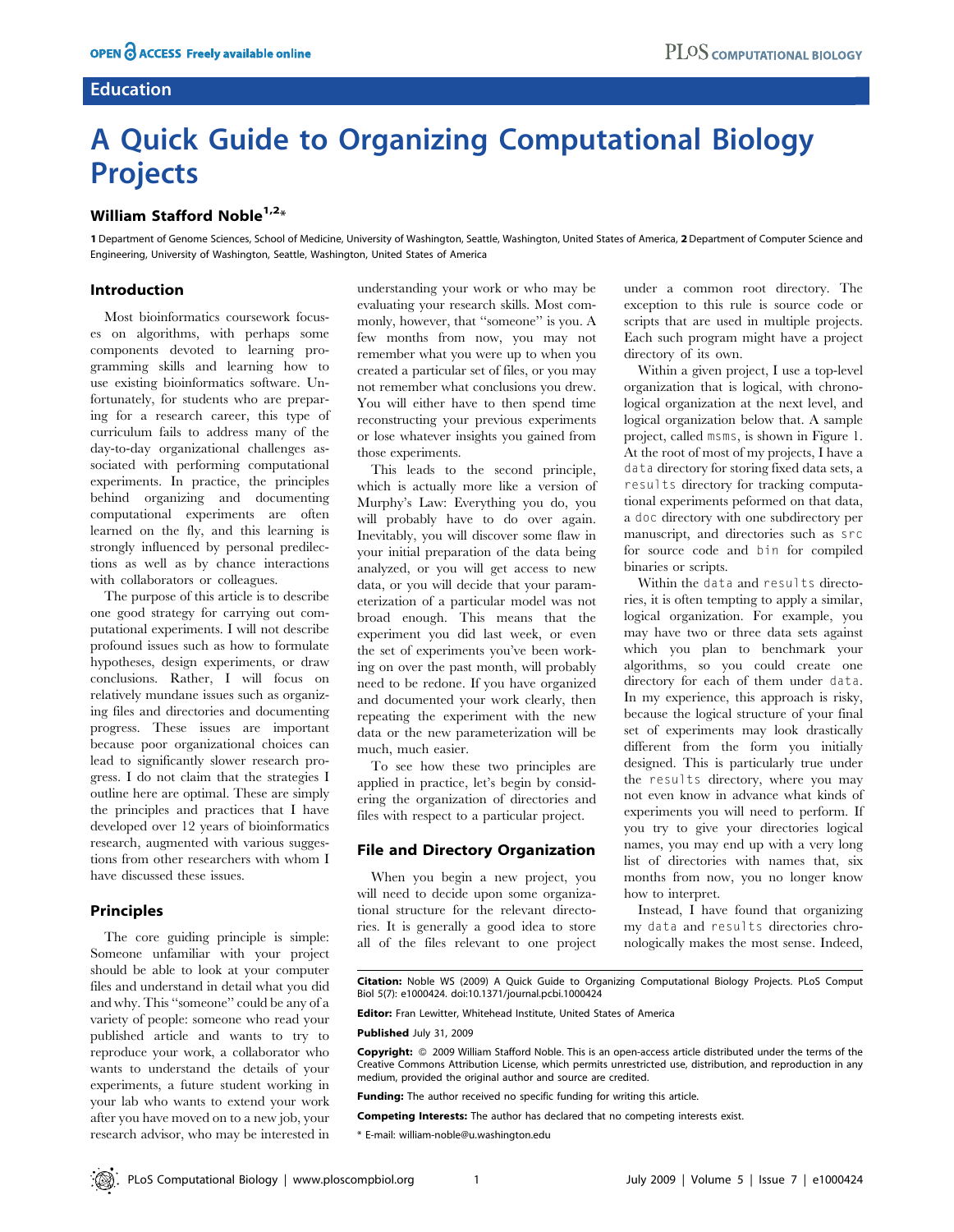

Figure 1. Directory structure for a sample project. Directory names are in large typeface, and filenames are in smaller typeface. Only a subset of the files are shown here. Note that the dates are formatted <year>-<month>-<day> so that they can be sorted in chronological order. The source code src/ms-analysis.c is compiled to create bin/ms-analysis and is documented in doc/ms-analysis.html. The README files in the data directories specify who downloaded the data files from what URL on what date. The driver script results/2009-01-15/runall automatically generates the three subdirectories split1, split2, and split3, corresponding to three cross-validation splits. The bin/parsesqt.py script is called by both of the runall driver scripts. doi:10.1371/journal.pcbi.1000424.g001

with this approach, the distinction between data and results may not be useful. Instead, one could imagine a top-level directory called something like experiments, with subdirectories with names like 2008-12-19. Optionally, the directory name might also include a word or two indicating the topic of the experiment therein. In practice, a single experiment will often require more than one day of work, and so you may end up working a few days or more before creating a new subdirectory. Later, when you or someone else wants to know what you did, the chronological structure of your work will be self-evident.

Below a single experiment directory, the organization of files and directories is logical, and depends upon the structure of your experiment. In many simple experiments, you can keep all of your files in the current directory. If you start creating lots of files, then you should introduce some directory structure to store files of different types. This directory structure will typically be generated automatically from a driver script, as discussed below.

#### The Lab Notebook

In parallel with this chronological directory structure, I find it useful to maintain a chronologically organized lab notebook. This is a document that resides in the root of the results directory and that records your progress in detail. Entries in the notebook should be dated, and they should be relatively verbose, with links or embedded images or tables displaying the results of the experiments that you performed. In addition to describing precisely what you did, the notebook should record your observations, conclusions, and ideas for future work. Particularly when an experiment turns out badly, it is tempting simply to link the final plot or table of results and start a new experiment. Before doing that, it is important to document how you know the experiment failed, since the interpretation of your results may not be obvious to someone else reading your lab notebook.

In addition to the primary text describing your experiments, it is often valuable to transcribe notes from conversations as well as e-mail text into the lab notebook. These types of entries provide a complete picture of the development of the project over time.

In practice, I ask members of my research group to put their lab notebooks online, behind password protection if necessary. When I meet with a member of my lab or a project team, we can refer to the online lab notebook, focusing on the current entry but scrolling up to previous entries as necessary. The URL can also be provided to remote collaborators to give them status updates on the project.

Note that if you would rather not create your own ''home-brew'' electronic notebook, several alternatives are available. For example, a variety of commercial software systems have been created to help scientists create and maintain electronic lab notebooks [1–3]. Furthermore, especially in the context of collaborations, storing the lab notebook on a wiki-based system or on a blog site may be appealing.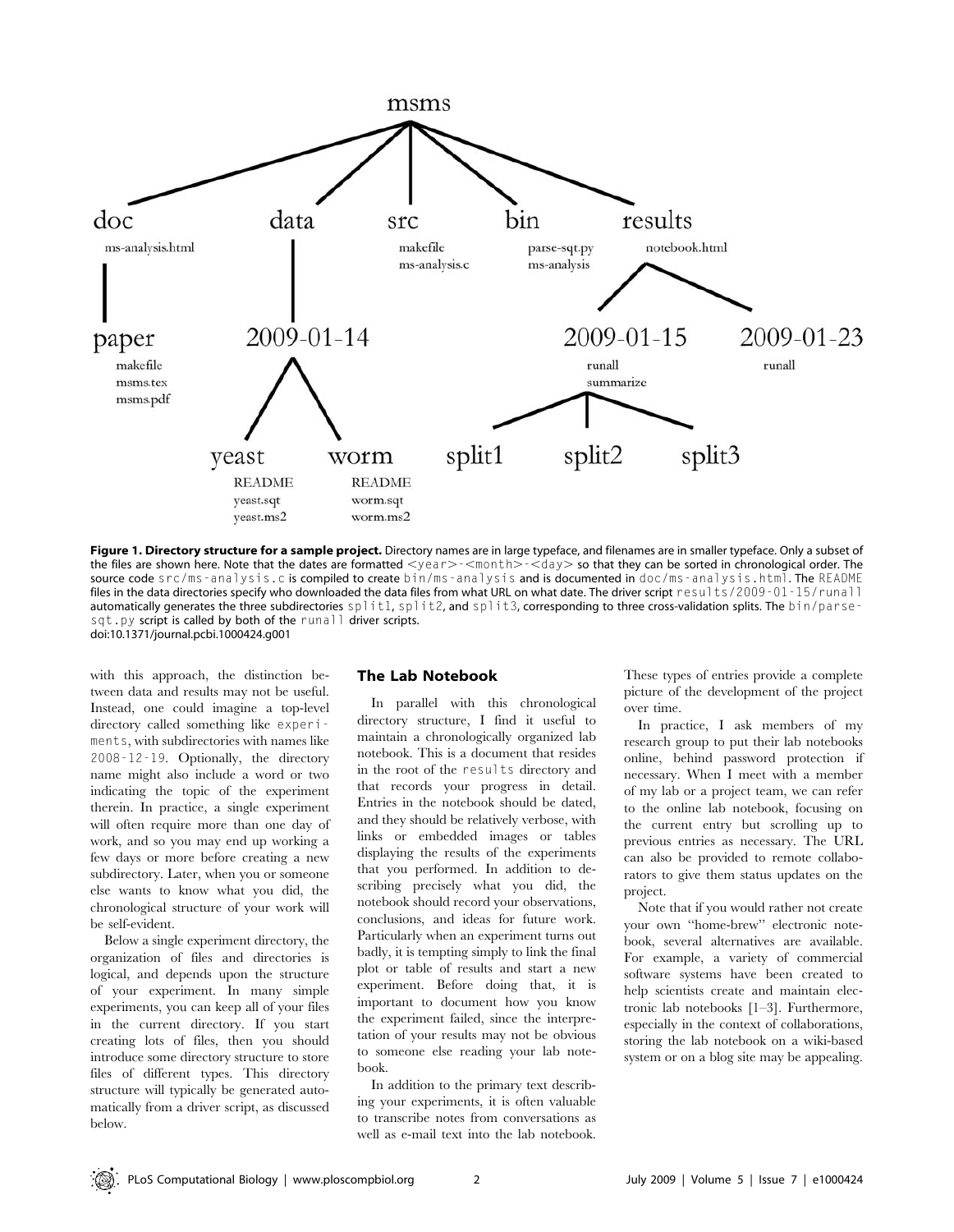## Carrying Out a Single Experiment

You have now created your directory structure, and you have created a directory for the current data, with the intention of carrying out a particular experiment in that directory. How do you proceed?

The general principle is that you should record every operation that you perform, and make those operations as transparent and reproducible as possible. In practice, this means that I create either a README file, in which I store every command line that I used while performing the experiment, or a driver script (I usually call this runall) that carries out the entire experiment automatically. The choices that you make at this point will depend strongly upon what development environment you prefer. If you are working in a language such as Matlab or R, you may be able to store everything as a script in that language. If you are using compiled code, then you will need to store the command lines separately. Personally, I work in a combination of shell scripts, Python, and C. The appropriate mix of these three languages depends upon the complexity of the experiment. Whatever you decide, you should end up with a file that is parallel to the lab notebook entry. The lab notebook contains a prose description of the experiment, whereas the driver script contains all the gory details.

Here are some rules of thumb that I try to follow when developing the driver script:

- 1. Record every operation that you perform.
- 2. Comment generously. The driver script typically involves little in the way of complicated logic, but often invokes various scripts that you have written, as well as a possibly eclectic collection of Unix utilities. Hence, for this type of script, a reasonable rule of thumb is that someone should be able to understand what you are doing solely from reading the comments. Note that I am refraining from advocating a particular mode of commenting for compiled code or more complex scripts—there are many schools of thought on the correct way to write such comments.
- 3. Avoid editing intermediate files by hand. Doing so means that your script will only be semi-automatic, because the next time you run the experiment, you will have to redo the editing operation. Many simple editing operations can be performed using standard

Unix utilities such as sed, awk, grep, head, tail, sort, cut, and paste.

- 4. Store all file and directory names in this script. If the driver script calls other scripts or functions, then files and directory names should be passed from the driver script to these auxiliary scripts. Forcing all of the file and directory names to reside in one place makes it much easier to keep track of and modify the organization of your output files.
- 5. Use relative pathnames to access other files within the same project. If you use absolute pathnames, then your script will not work for people who check out a copy of your project in their local directories (see ''The Value of Version Control'' below).
- 6. Make the script restartable. I find it useful to embed long-running steps of the experiment in a loop of the form if  $(<$ output file does not exist $>$ ) then  $\leq$ perform operation $>$ . If I want to rerun selected parts of the experiment, then I can delete the corresponding output files.

For experiments that take a long time to run, I find it useful to be able to obtain a summary of the experiment's progress thus far. In these cases, I create two driver scripts, one to run the experiment (runall) and one to summarize the results (summarize). The final line of runall calls summarize, which in turn creates a plot, table, or HTML page that summarizes the results of the experiment. The summarize script is written in such a way that it can interpret a partially completed experiment, showing how much of the computation has been performed thus far.

## Handling and Preventing Errors

During the development of a complicated set of experiments, you will introduce errors into your code. Such errors are inevitable, but they are particularly problematic if they are difficult to track down or, worse, if you don't know about them and hence draw invalid conclusions from your experiment. Here are three suggestions for error handling.

First, write robust code to detect errors. Even in a simple script, you should check for bogus parameters, invalid input, etc. Whenever possible, use robust library functions to read standard file formats rather than writing ad hoc parsers.

Second, when an error does occur, abort. I typically have my program print a message to standard error and then exit with a non-zero exit status. Such behavior

might seem like it makes your program brittle; however, if you try to skip over the problematic case and continue on to the next step in the experiment, you run the risk that you will never notice the error. A corollary of this rule is that your code should always check the return codes of commands executed and functions called, and abort when a failure is observed.

Third, whenever possible, create each output file using a temporary name, and then rename the file after it is complete. This allows you to easily make your scripts restartable and, more importantly, prevents partial results from being mistaken for full results.

## Command Lines versus Scripts versus Programs

The design question that you will face most often as you formulate and execute a series of computational experiments is how much effort to put into software engineering. Depending upon your temperament, you may be tempted to execute a quick series of commands in order to test your hypothesis immediately, or you may be tempted to over-engineer your programs to carry out your experiment in a pleasingly automatic fashion. In practice, I find that a happy medium between these two often involves iterative improvement of scripts. An initial script is designed with minimal functionality and without the ability to restart in the middle of partially completed experiments. As the functionality of the script expands and the script is used more often, it may need to be broken into several scripts, or it may get ''upgraded'' from a simple shell script to Python, or, if memory or computational demands are too high, from Python to C or a mix thereof.

In practice, therefore, the scripts that I write tend to fall into these four categories:

- 1. Driver script. This is a top-level script; hence, each directory contains only one or two scripts of this type.
- 2. Single-use script. This is a simple script designed for a single use. For example, the script might convert an arbitrarily formatted file associated with this project into a format used by some of your existing scripts. This type of script resides in the same directory as the driver script that calls it.
- 3. Project-specific script. This type of script provides a generic functionality used by multiple experiments within the given project. I typically store such scripts in a directory immediately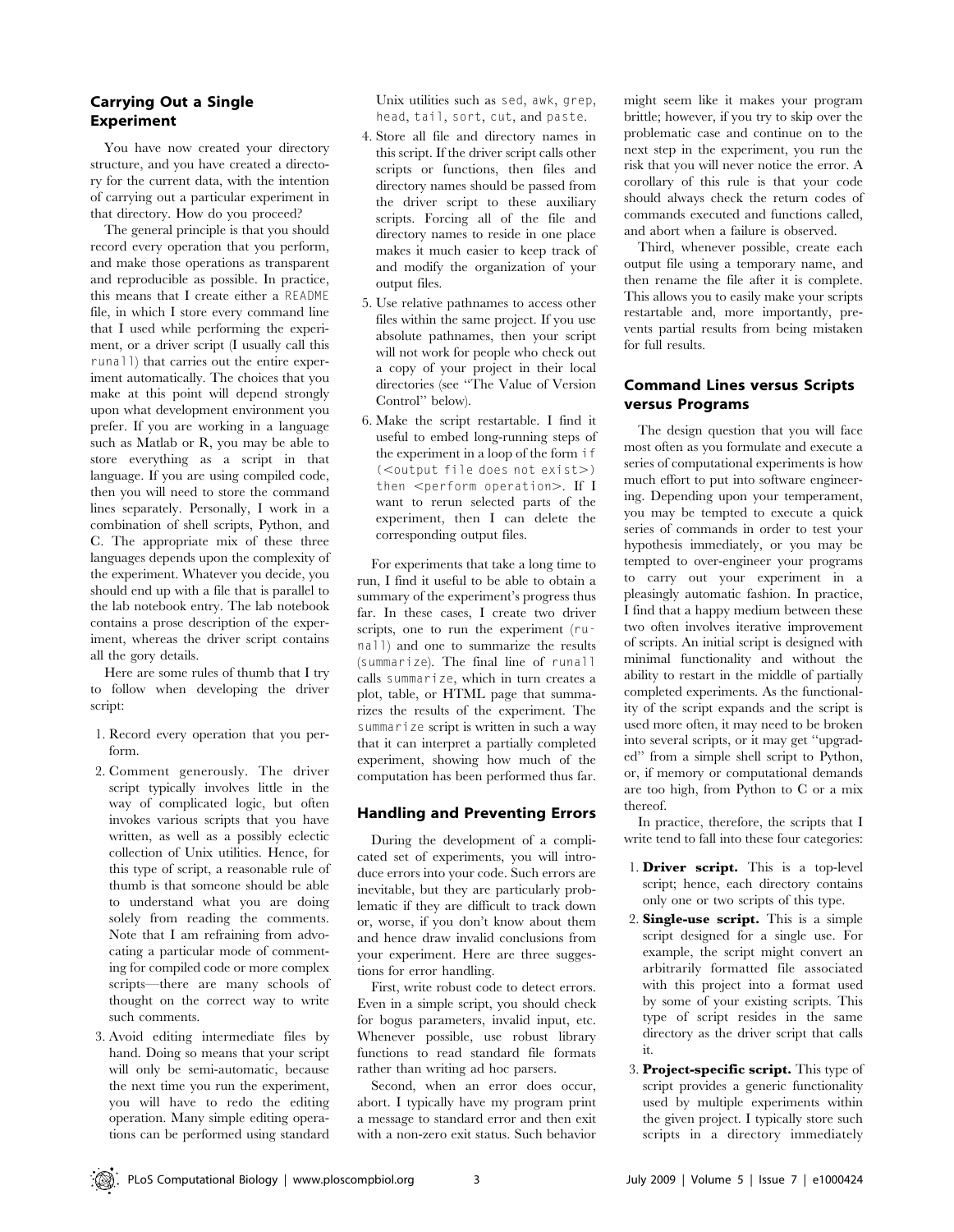below the project root directory (e.g., the msms/bin/parse-sqt.py file in Figure 1).

4. Multi-project script. Some functionality is generic enough to be useful across many projects. I maintain a set of these generic scripts, which perform functions such as extracting specified sequences from a FASTA file, generating an ROC curve, splitting a file for n-fold cross-validation, etc.

Regardless of how general a script is supposed to be, it should have a clearly documented interface. In particular, every script or program, no matter how simple, should be able to produce a fairly detailed usage statement that makes it clear what the inputs and outputs are and what options are available.

## The Value of Version Control

Version control software was originally developed to maintain and coordinate the development of complex software engineering projects. Modern version control systems such as Subversion are based on a central repository that stores all versions of a given collection of related files. Multiple individuals can ''check out'' a working copy of these files into their local directories, make changes, and then check the changes back into the central repository.

I find version control software to be invaluable for managing computational experiments, for three reasons. First, the software provides a form of backup. Although our university computer systems are automatically backed up on a nightly basis, my laptop's backup schedule is more erratic. Furthermore, after mistakenly overwriting a file, it is often easier to retrieve yesterday's version from Subversion than to send an e-mail to the system administator. Indeed, one of my graduate students told me he would breathe a sigh of relief after typing svn commit, because that command stores a snapshot of his working directory in the central repository.

Second, version control provides a historical record that can be useful for tracking down bugs or understanding old results. Typically, a script or program will evolve throughout the course of a project. Rather than storing many copies of the script with slightly different names, I rely upon the version control system to keep track of those versions. If I need to reproduce exactly an experiment that I performed three months ago, I can use the version control software to check out a copy of the state of my project at that time. Note that most version control software can also assign a logical ''tag'' to a particular state of the repository, allowing you to easily retrieve that state later.

Third, and perhaps most significantly, version control is invaluable for collaborative projects. The repository allows collaborators to work simultaneously on a collection of files, including scripts, documentation, or a draft manuscript. If two individuals edit the same file in parallel, then the version control software will automatically merge the two versions and flag lines that were edited by both people. It is not uncommon, in the hours before a looming deadline, for me to talk by phone with a remote collaborator while we both edit the same document, checking in changes every few minutes.

Although the basic idea of version control software seems straightforward, using a system such as Subversion effectively requires some discipline. First, version control software is most useful when it is used regularly. A good rule of thumb is that changes should be checked in at least once a day. This ensures that your historical record is complete and that a recent backup is always available if you mistakenly overwrite a file. If you are in the midst of editing code, and you have caused a once-compilable program to no longer work, it is possible to check in your changes on a ''branch'' of the project, effectively stating that this is a work in progress. Once the new functionality is implemented, then the branch can be merged back into the ''trunk'' of the project. Only then will your changes be propagated to other members of the project team.

Second, version control should only be used for files that you edit by hand. Automatically generated files, whether they are compiled programs or the results of a computational experiment, do not belong under version control. These files tend to be large, so checking them into the project wastes disk space, both because they will be duplicated in the repository and in every working copy of the project, and also because these files will tend to change as you redo your experiment multiple times. Binary files are particularly wasteful: Because version control software operates on a line-by-line basis, the version history of a binary file is simply a complete copy of all versions of that file. There are exceptions to this rule, such as relatively small data files that will not change through the experiment, but these exceptions are rare.

One practical difficulty with not checking in automatically generated files is that each time you issue an update command,

the version control software is likely to complain about all of these files in your working directory that have not been checked in. To avoid scrolling through multiple screens of filenames at each update, Subversion and CVS provide functionality to tell the system to ignore certain files or types of files.

## Conclusion

Many of the ideas outlined above have been described previously either in the context of computational biology or in general scientific computation. In particular, much has been written about the need to adopt sound software engineering principles and practices in the context of scientific software development. For example, Baxter et al. [4] propose a set of five ''best practices'' for scientific software projects, and Wilson [5] describes a variety of standard software engineering tools that can be used to make a computational scientist's life easier.

Although many practical issues described above apply generally to any type of scientific computational research, working with biologists and biological data does present some of its own issues. For example, many biological data sets are stored in central data repositories. Basic record keeping—recording in the lab notebook the URL as well as the version number and download date for a given data set—may be sufficient to track simpler data sets. But for very large or dynamic data, it may be necessary to use a more sophisticated approach. For example, Boyle et al. [6] discuss how best to manage complex data repositories in the context of a scientific research program.

In addition, the need to make results accessible to and understandable by wet lab biologists may have practical implications for how a project is managed. For example, to make the results more understandable, significant effort may need to go into the prose descriptions of experiments in the lab notebook, rather than simply including a figure or table with a few lines of text summarizing the major conclusion. More practically, differences in operating systems and software may cause logistical difficulties. For example, computer scientists may prefer to write their documents in the LaTeX typesetting language, whereas biologists may prefer Microsoft Word.

As I mentioned in the Introduction, I intend this article to be more descriptive than prescriptive. Although I hope that some of the practices I describe above will prove useful for many readers, the most